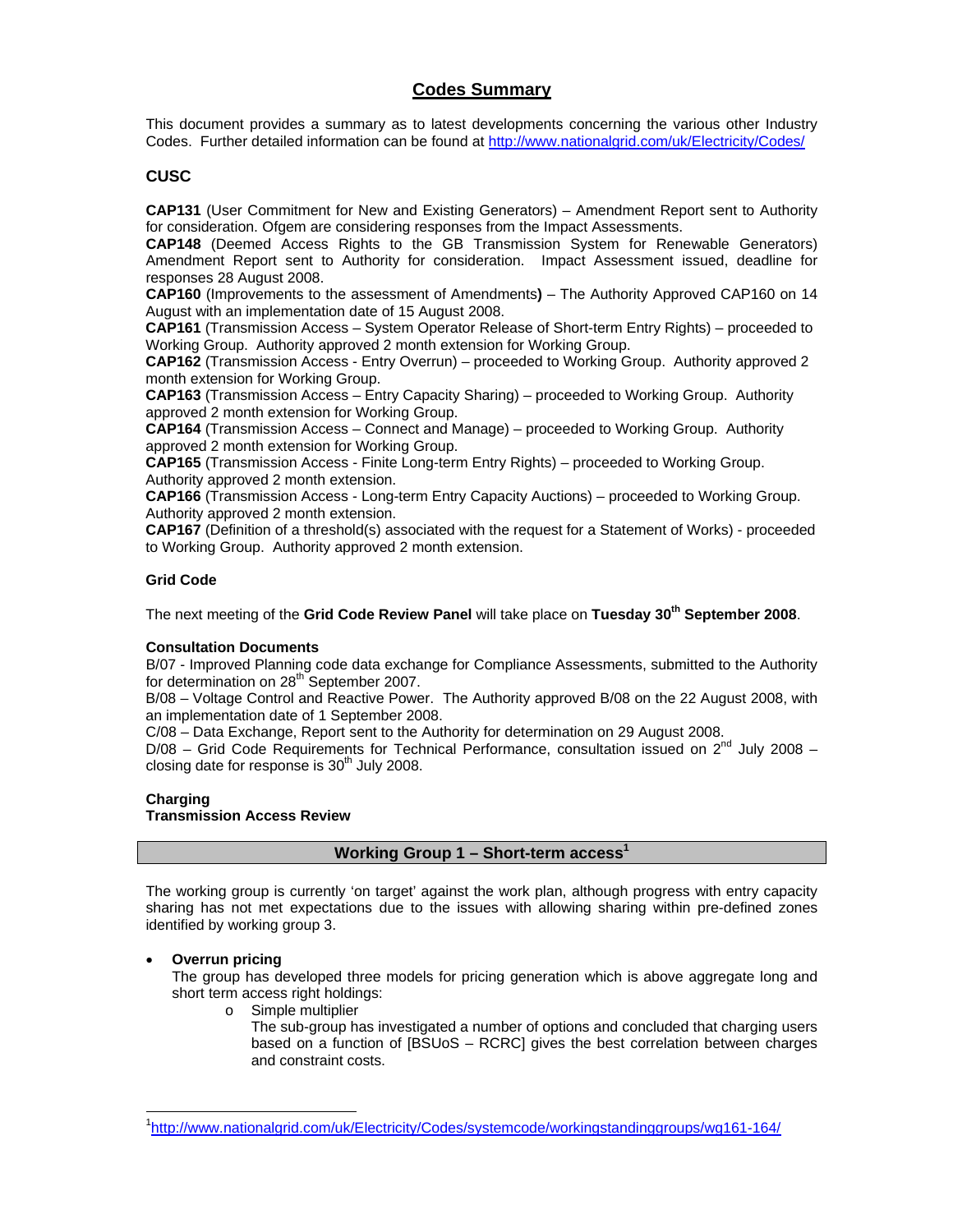Analysis is being performed to investigate whether a zonal weighting can also be applied.

o Average cost (ex post average price based on SO degut of balancing costs)

The working group has noted that this approach seeks to hold users with transmission access rights whole by recovering any addition costs caused by overrun directly from the parties that are overrunning.

The sub-group has developed a methodology for allocation.

For practical reasons, the original methodology developed did not include negative overrun prices. A methodology which includes negative prices is being investigated.

o Marginal cost (ex post marginal price based on optimisation) The working group has noted that this approach seeks to provide an appropriate signal for use of the existing transmission assets, and a level playing field between the pricing

of long and short term access. A simple network model has been developed to illustrate how marginal prices would be calculated. The SO identifies system constraints and an optimisation is performed to minimise system balancing costs subject to these constraints. The nodal shadow costs can be derived from this calculation.

Further work is required to assess the models against the relevant charging objectives.

#### • **SO release of short-term access rights**

The group has developed three models for the SO release of short-term access rights.

- o An auction for a weekly block of capacity held five weeks ahead
- o An auction for a daily block of capacity held two days ahead
- o A first come, first served approach for blocks of capacity in the current year [similar to the existing approach for the release of LDTEC] with a cost reflective price determined by the SO

Further work is required to compare the allocation options that have been developed and assess them against the applicable CUSC objectives.

#### • **Entry capacity sharing**

The working group has discussed the following notification options for sharing within pre-defined zones:

o Codified

Sharing arrangements would be codified in bilateral agreements ex ante.

o Ex ante notification

A notification system is required to allow users to notify the SO of sharing arrangements closer to real time.

- o Ex post notification
	- A notification system is required to allow users to notify the SO of sharing arrangements after real time.

The working group expressed concerns about the prospect of entry capacity sharing being approved without overrun. In this scenario, one user could cause another user to be in breach of the CUSC by not adhering to a bilateral sharing arrangement. Alternative remedies to 'breach of CUSC' for these situations are being explored.

Further information about the feasibility of sharing within pre-defined zones (see WG3 below) is required to allow these options to be further developed and assessed.

#### • **Connect & manage**

The working group has developed a Connect & Manage model based on that developed by the CAP148 working group, but without limiting participation to renewable generators only.

Users would obtain access to the wider transmission system following a pre-defined maximum lead time, provided 'local' works are complete and the users are prepared to meet the user commitment requirements.

A number of options for the appropriate maximum lead time have been discussed (3, 4 and 5 years).

Detailed cost-benefit analysis (including carbon abatement) is currently being carried out to support assessment against the applicable CUSC objectives.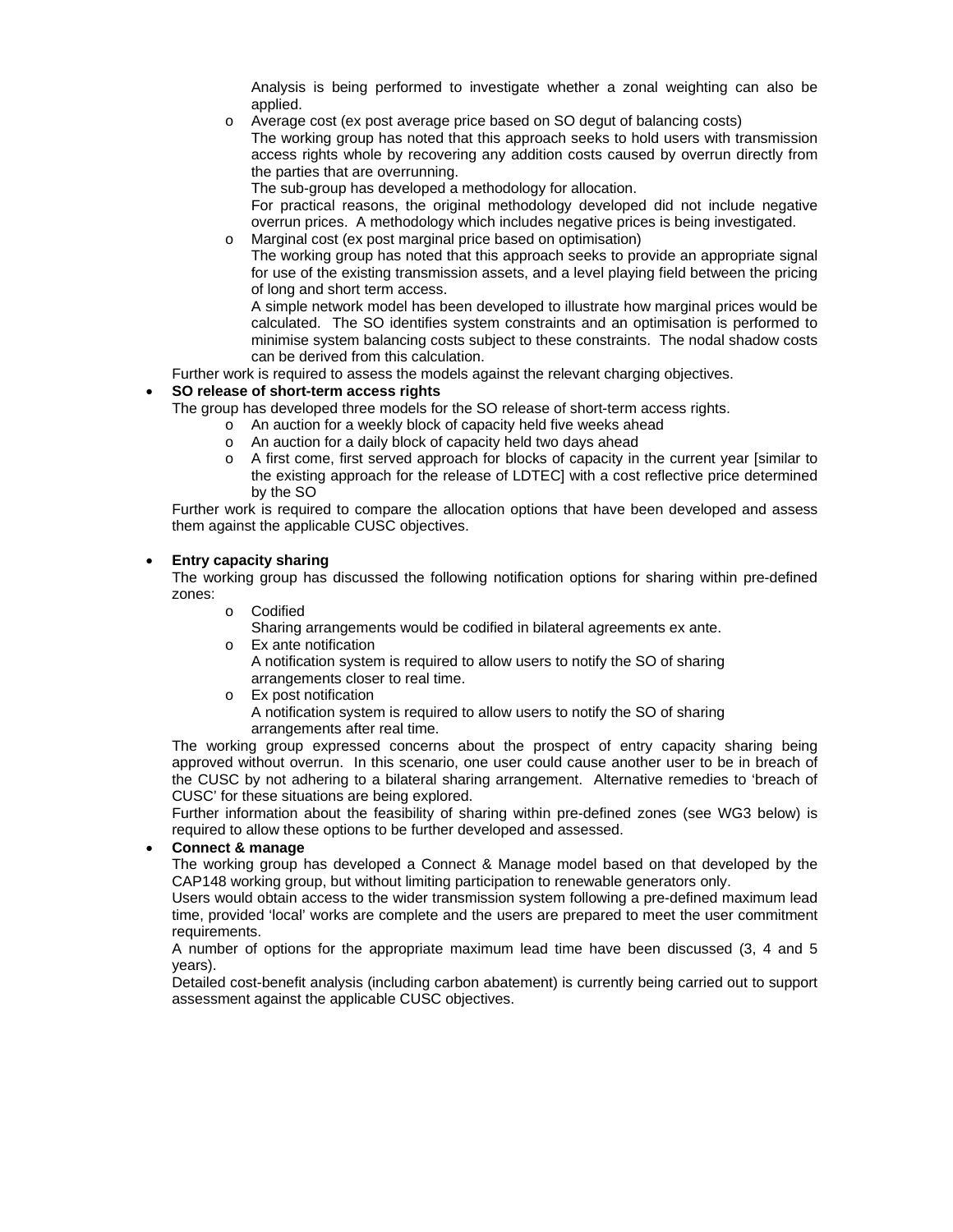*The working group is currently 'on target' against the work plan for finite entry rights, but 'behind schedule' on long-term capacity auctions. The working group is exploring all options to ensure the auctions work is delivered in the necessary timescales.* 

#### • **Finite entry rights**

The group has discussed a number of developments to the original proposal. The original intention was that liabilities for pre-commissioning and post-commissioning users would be based on a number of years of TNUoS charge. Further analysis has indicated that this may not be appropriate in all zones and alternatives (e.g. Zonal Unit Cost Allowances from the Price Control Review Final Proposals) are being investigated.

The working group is also investigating the appropriate level of security provision from users that pose a credit risk.

National Grid, as proposer, is developing this approach following feedback at the latest working group meeting.

An alternative proposal has also been raised and discussed with the working group. Under this proposal, the notice of closure period would increase to a period which represents a balance between that required by the transmission companies to plan reinforcements and that which the generators are in a position to provide.

#### • **Capacity auctions**

The group has developed two straw men:

- o Auction for zonal capacity
	- The SO would identify a number of zones and the associated capacity baselines. Users would bid for zonal capacity for the years required in an open, ascending, multiround auction with TNUoS used to calculate zonal reserve prices. Users that are successful would pay a cleared price. Initially, there would be no arrangements to deal with the interactions between zones.
- o Simultaneously cleared auction for zonal (or nodal) capacity
	- The SO would identify boundary capabilities and the impact that individual generators would have on these boundaries. For future years, the costs and constraints on system expansion would also be modelled. Users would bid for capacity in the years required on an open, multi-round, ascending, pay-as-bid auction. Access would be allocated by an optimisation algorithm subject to the system constraints identified.

Further work is required to resolve significant issues identified with each of the straw men.

#### **Working Group 3 – Enabling changes<sup>3</sup>**

*The working group is currently 'on target' against the work plan for local capacity nomination, local charging and the treatment of the residual charge, but 'behind schedule' on the zoning methodology. The working group is exploring all options to ensure the zoning work is delivered within the necessary timescales. This includes exploring alternative options for node-to-node sharing.* 

#### • **Local charging arrangements**

National Grid has published a consultation on the appropriate charging arrangements for assets local to generation connections. The consultation proposed two options:

- o Specific treatment of assets local to generation connections:
	- A deterministic definition of a Main Interconnected Transmission System (MITS) substation is proposed. Users would pay a local charge for the proportion of assets between their entry point and the nearest MITS substation that they use.
- o Specific treatment of distance to zonal hub: A zonal hub is defined, with MWkm between generator terminals and zonal hub defined as local and MWkm between zonal and market hubs treated as wider.

The consultation also proposed that a signal of substation costs should be introduced. The consultation closed on Friday 29 August 2008.

<sup>-</sup><sup>2</sup>http://www.nationalgrid.com/uk/Electricity/Codes/systemcode/workingstandinggroups/wg165-166/

<sup>&</sup>lt;sup>3</sup>http://www.nationalgrid.com/uk/Electricity/Codes/systemcode/workingstandinggroups/wg161-166/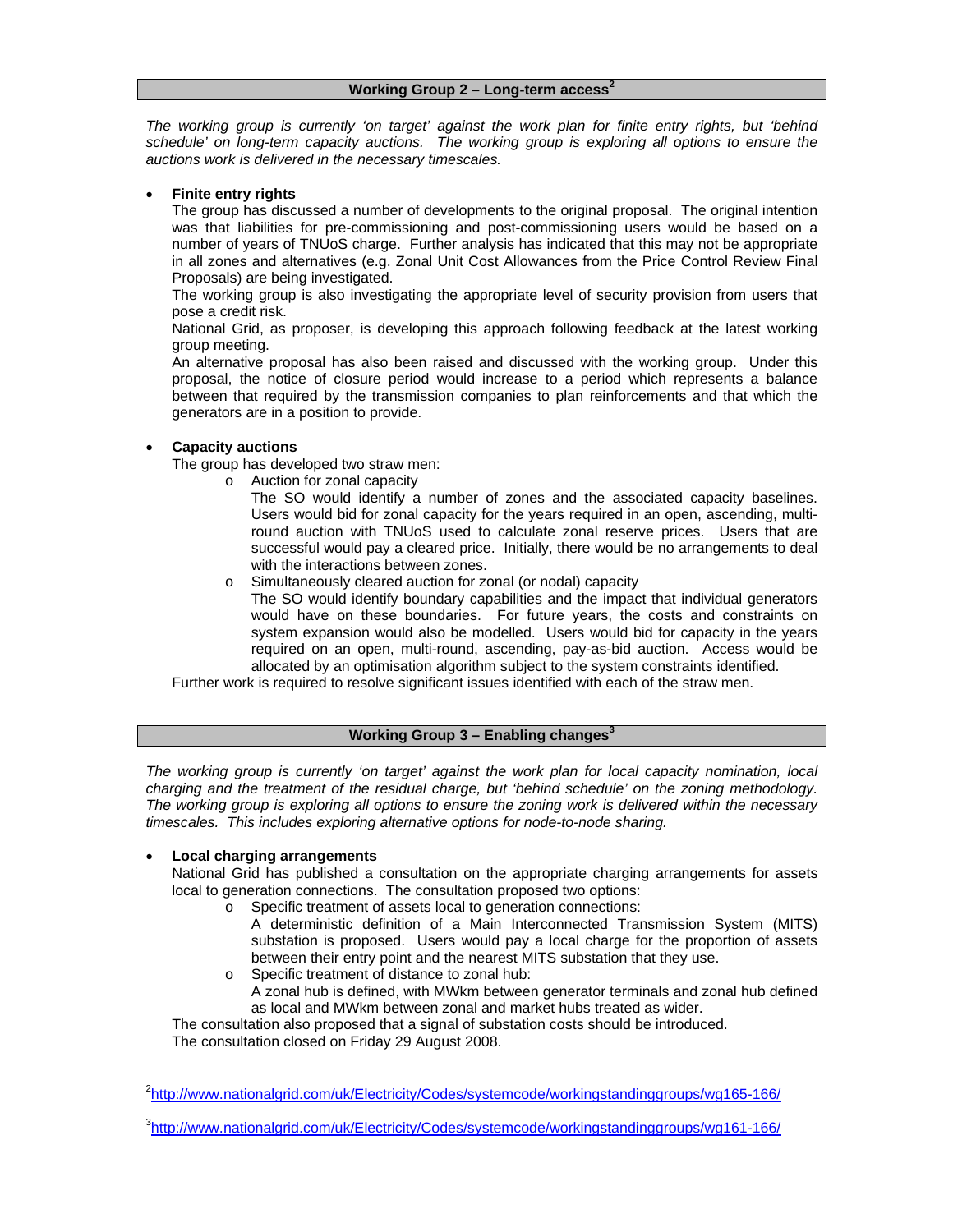### • **Local Capacity Nomination**

The working group have discussed the concept of a Local Capacity Nomination (LCN). Users would use this to indicate the extent of local works required to connect them to the transmission system. The transmission access rights that the user then purchases (including overrun) would be limited by the notified LCN.

The GBSO would use the LCN as the basis of chargeable volume for local charges (see above).

The working group has discussed scenarios in which users may wish to share a LCN, and the arrangements to deal with this are being developed.

The working group has discussed application processes for LCN, for both transitional arrangements and applications for increases / decreases in LCN on an enduring basis.

#### • **Treatment of the residual element of the TNUoS generation charge**

The working group has agreed that long term and short term access users should contribute to the residual element of the TNUoS generation charge. The working group have discussed the following options to achieve this:

- $\circ$  Charge residual element on utilisation (£/kWh)
- o Charge residual element on LCN (£/kW)
- o Charge residual element based on utilisation over daily peak (£/kWh between 4pm and 7pm, Settlement Periods 33 to 38)

Further work is required to assess these options against the relevant charging objectives. A preconsultation is expected to be published for industry comment in September.

#### • **Zoning methodology**

The detailed transmission system analysis that has been carried out has illustrated that the risks associated with unlimited sharing within pre-defined zones are significant.

The following options are being explored:

- o Small zones (in some cases nodes) to manage risks
- o Larger zones:

Cost benefit analysis is being performed to assess the impact of accepting larger zones.

The results of this analysis will also be used to investigate options to manage adverse consequences (e.g. limit maximum capacity sharable by zone or limit duration of sharing arrangement).

- o Node to node sharing arrangements:
	- The following options are being explored to facilitate sharing between nominated nodes:
		- Exchange rate based on ratio of (ex post) overrun prices
			- This option is reliant on the approval of the overrun proposals. An exchange rate calculated in this way would ensure that users with long-term rights get the full time-varying value of these rights at the nodes they are effectively donating to.
		- Fixed point to point exchange rate calculated by the SO based on a specified duration and volume
		- Point to point access right provided in transmission investment timescales.

These options will need to be considered further by working group 1.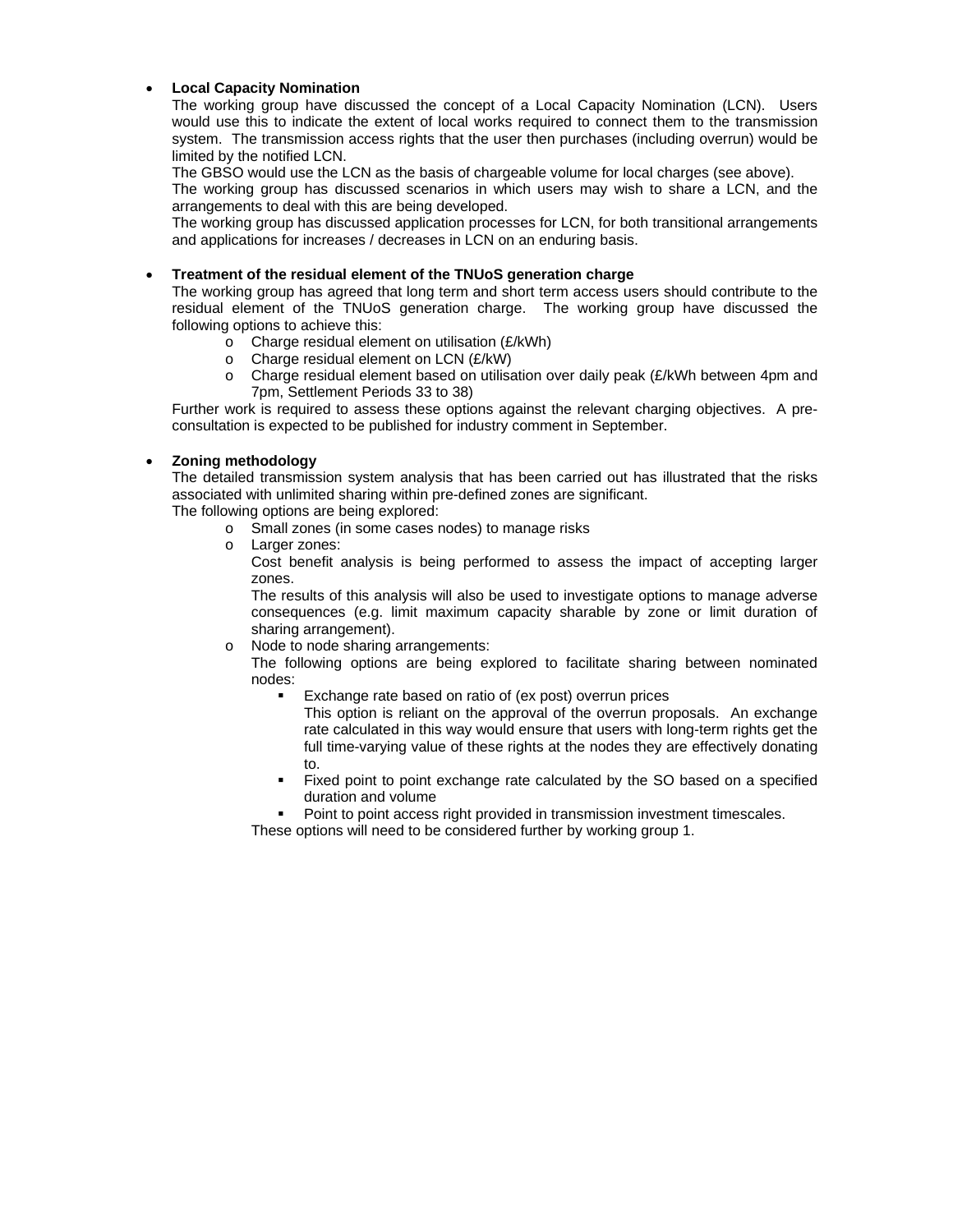#### **Timescales**

*The provisional CUSC milestone dates for the transmission access proposals are listed below for information.* 

- Working Group Consultation
	- o Published: w/c 22 September 2008
	- o Closes: w/c 20 October 2008
- Working Group Final Report
	- o Extraordinary CUSC Panel meeting: [14] November 2008
- National Grid consultation
	- o Published w/c 24 November 2008
- Amendment Report
	- o Submit to CUSC Panel: 11 December 2008
	- o CUSC Panel vote: 19 December 2008

Associated with CUSC amendments 161 -166:

#### **Charging for "local" assets**

NGET published a consultation on revisions to the charging arrangements for assets local to generation connections on Friday 1 August. The consultation closed on 29 August and National Grid intent to forward a Conclusions Report to Ofgem by 5 September.

Other charging issues:

#### **Charging for offshore transmission assets**

Following a letter from Ofgem, NGET intent to publish a further consultation on the appropriate charging arrangements for offshore transmission assets during September 2008.

#### **Inter-TSO Compensation Scheme**

NGET also intent to publish a pre-consultation on whether changes to the charging arrangements are required to deal with participation in the Inter-TSO compensation scheme.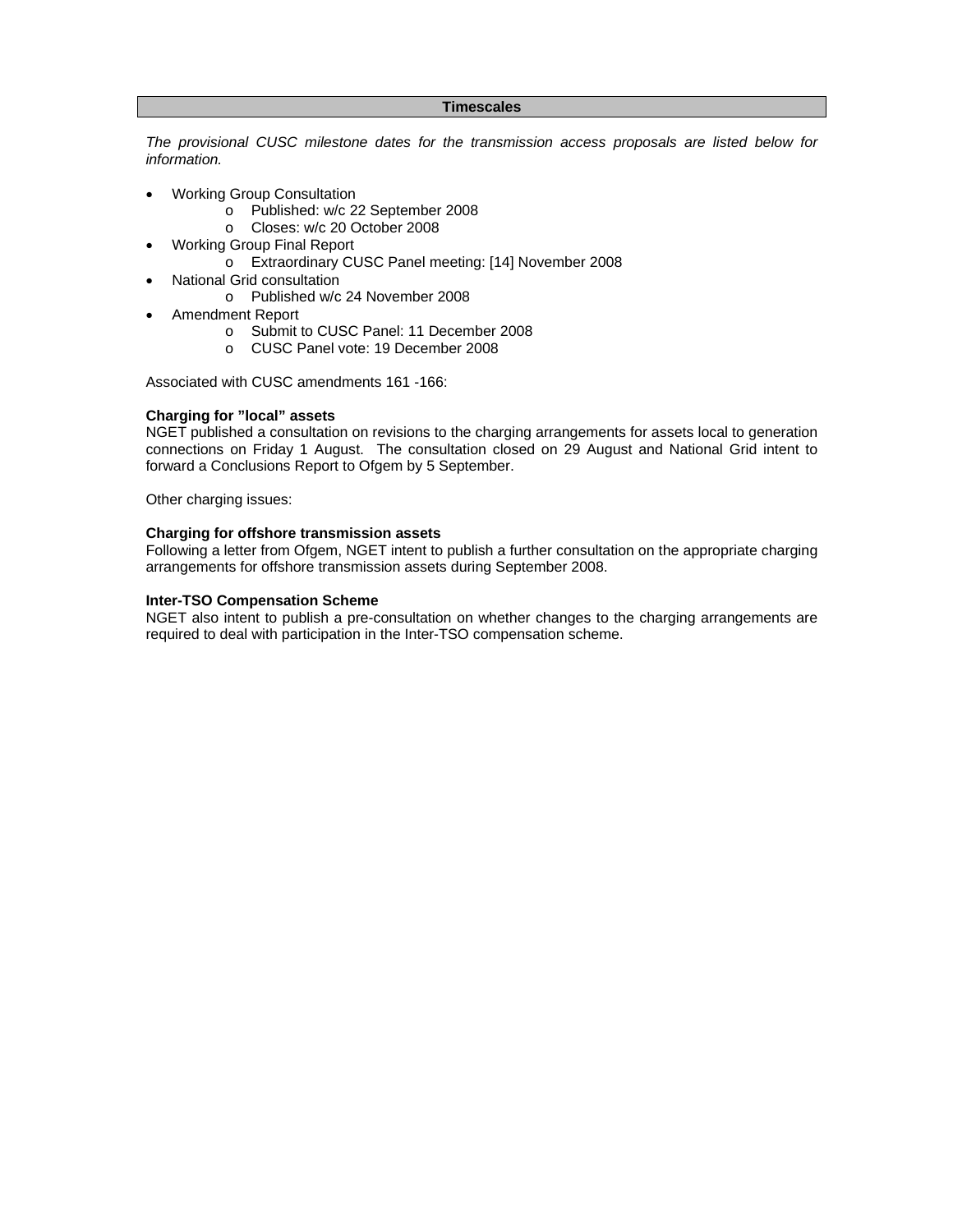# **AMALGAMATED ELECTRICITY CODES AMENDMENT REPORT As at 9 September 2008**

This document contains the Amendment Registers for the CUSC, STC, TCMF & Grid Code and is correct as of the above date.

The most up to date versions may be found at the following websites:

STC: **www.nationalgrid.com/uk/Electricity/Codes/sotocode/**

CUSC: **http://www.nationalgrid.com/uk/Electricity/Codes/systemcode/amendments/**

TCMF: **www.nationalgrid.com/uk/Electricity/Charges/TCMF/**

Grid Code: **www.nationalgrid.com/uk/Electricity/Codes/gridcode/reviewpanelinfo/**

BSC Amendments can be found on the following website:

www.elexon.co.uk/changeimplementation/ModificationProcess/ModificationReports/default.aspx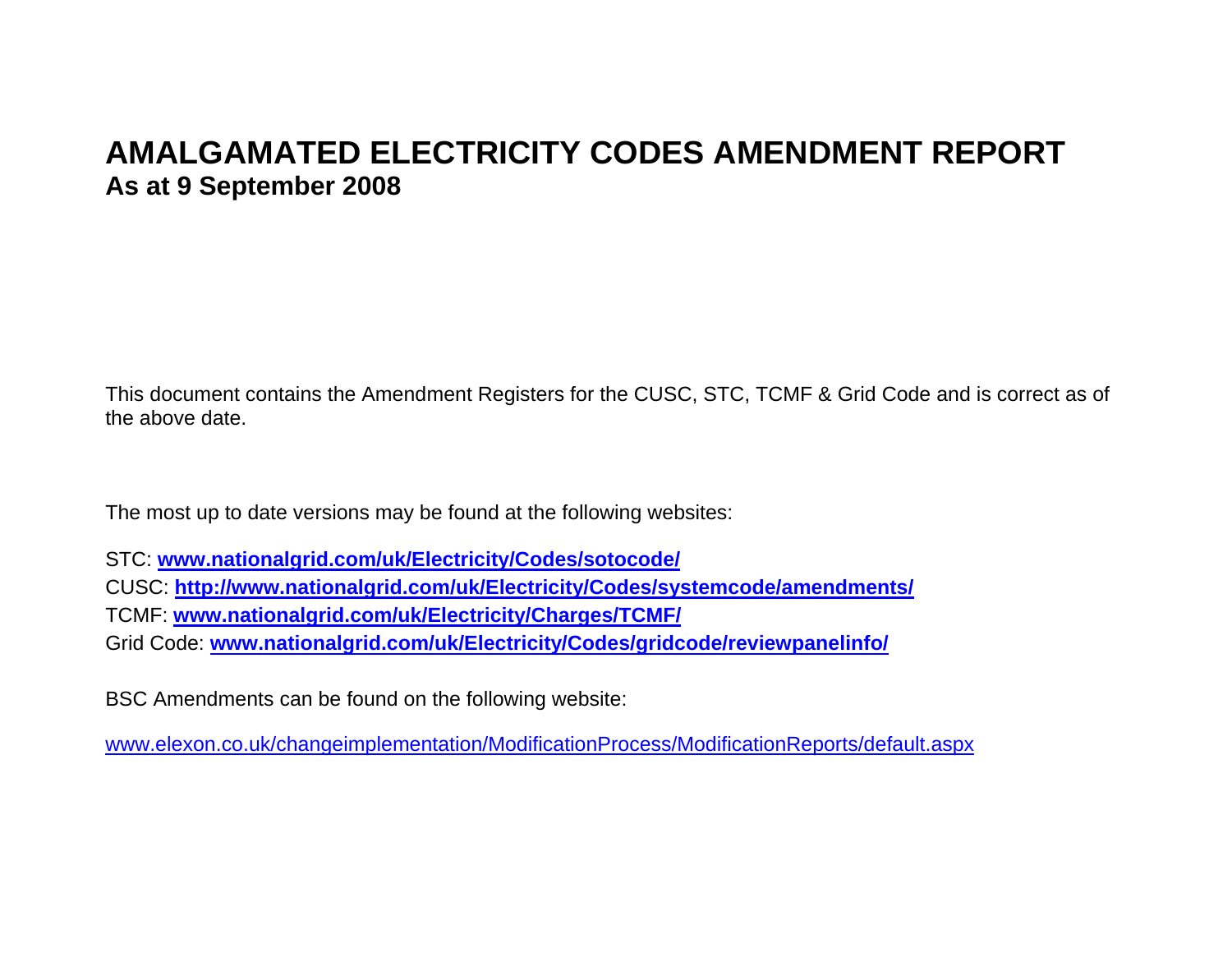### **ANNEX 1 STC AMENDMENT REGISTER – AS AT 31st August 2008**

All documents referred to in the Amendment Register are available on the National Grid STC website.

## **CA029 Investigation of a relevant interruption of a user and interruption payment obligations associated with such an interruption**

|                              |                                             |                                                                                                                                                                                                                                                                                                                                                                                                                                                    | interruption |                                     |        |                                                                                                                                                                                                                                                                                                                                                                                                                                                                                                                                                                                                                                                                                                                                                                                                                                                                                                                                   |
|------------------------------|---------------------------------------------|----------------------------------------------------------------------------------------------------------------------------------------------------------------------------------------------------------------------------------------------------------------------------------------------------------------------------------------------------------------------------------------------------------------------------------------------------|--------------|-------------------------------------|--------|-----------------------------------------------------------------------------------------------------------------------------------------------------------------------------------------------------------------------------------------------------------------------------------------------------------------------------------------------------------------------------------------------------------------------------------------------------------------------------------------------------------------------------------------------------------------------------------------------------------------------------------------------------------------------------------------------------------------------------------------------------------------------------------------------------------------------------------------------------------------------------------------------------------------------------------|
| <b>Proposer</b>              | <b>National Grid</b>                        | <b>Submitted</b>                                                                                                                                                                                                                                                                                                                                                                                                                                   | 11/03/08     | <b>Submitted</b><br><b>Priority</b> | Normal |                                                                                                                                                                                                                                                                                                                                                                                                                                                                                                                                                                                                                                                                                                                                                                                                                                                                                                                                   |
| <b>Amendment Description</b> |                                             |                                                                                                                                                                                                                                                                                                                                                                                                                                                    |              | <b>Current status and progress</b>  |        |                                                                                                                                                                                                                                                                                                                                                                                                                                                                                                                                                                                                                                                                                                                                                                                                                                                                                                                                   |
|                              | Interruption Payments to the affected User. | The amendment seeks to ensure that there is an investigation and report<br>process in place to enable parties to identify the cause of certain<br>interruptions to Users that results in the User being disconnected from the<br>GB Transmission System. In addition, it seeks to oblige the relevant<br>Transmission Owner to make the necessary Interruption Payments to<br>NGET, which NGET will in turn be obliged under the CUSC to make such |              |                                     |        | CA029 (investigation of a Relevant Interruption of a User and Interruption<br>Payment obligations associated with such an interruption) was proposed by<br>National Grid and discussed at the March 2008 STC Committee meeting.<br>The STC Committee AGREED that CA029 should proceed to the<br>Evaluation Phase for a maximum of two months. The Proposed<br>Amendment completed the Evaluation Phase by May's STC Committee<br>Meeting. The Proposed Amendment Report was approved at May's STC<br>Committee meeting and will be sent out for Industry consultation on $2^{nd}$<br>June 2008 with views requested by 16 <sup>th</sup> June 2008. The consultation period<br>closed on 16 <sup>th</sup> June and there were no comments. The Amendment Report<br>was submitted to the Authority on 23 <sup>rd</sup> June 2008 for determination. The<br>Authority approved CA029 on 28 July 2008, with an implementation date of |

4 August 2008.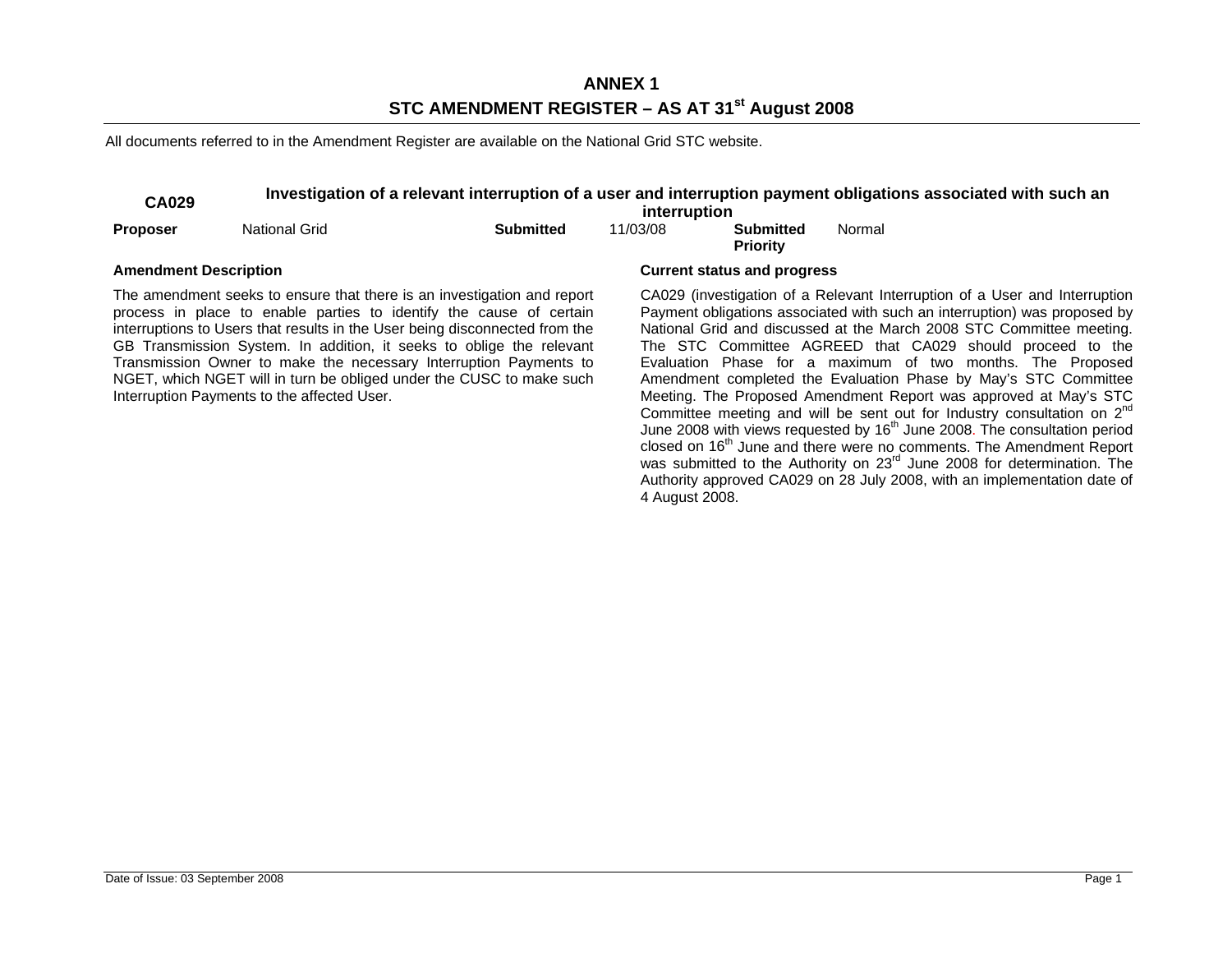### **ANNEX 1 STC AMENDMENT REGISTER – AS AT 31st August 2008**

| <b>CA028</b> | Amendment to the governance timescales |
|--------------|----------------------------------------|
|--------------|----------------------------------------|

**Proposer** National Grid **Submitted Submitted** 

**Priority**  Normal

Amend Section B (Governance) to:

- Increase the maximum period for industry comments to be received regarding Proposed Amendment Reports to be 1 month (consultation period);
- increase the maximum period for Assessment and Report Phase to 5 months from it's initiation;

This amendment will retain the requirement for the STC Committee secretary to post the Proposed Amendment on the website once the STC Committee have approved it

This amendment has been written to enable Users more time during a consultation period to consider and respond to Proposed Amendments that will impact Users.

#### **Amendment Description Current status and progress**

 The STC Committee agreed that CA028 should proceed to Assessment and Report Phase with a view to sending out to consultation for 10 business days. Consultation period closed on 5 December 2007 one response received to support the proposed amendment. Amendment Report to be submitted to the Authority on 19 December 2007. Authority approved CA028 on 28 January 2008 with an implementation date of 4 February 2008.

| <b>CA027</b> | Miscellaneous amendment as a consequential affect of CA025 |  |
|--------------|------------------------------------------------------------|--|
|              |                                                            |  |

Amend Section J to include definitions for the following terms:

- Agreement for Energisation
- Agreement for Interim Operational Notification
- Interim Operational Notification

Amend Section G to reference the revised paragraph numbering as a result of CA025

#### **Proposer** National Grid **Submitted Submitted**  Normal

**Priority** 

#### **Amendment Description Current status and progress**

 The STC Committee agreed that CA027 should proceed to Assessment and Report Phase with a view to sending out to consultation for 10 business days. Consultation period closed on 5 December 2007 one response received. Amendment Report to be submitted to the Authority on 19 December 2007. Authority approved CA027 on 25 January 2008 with an implementation date of 1 February 2008.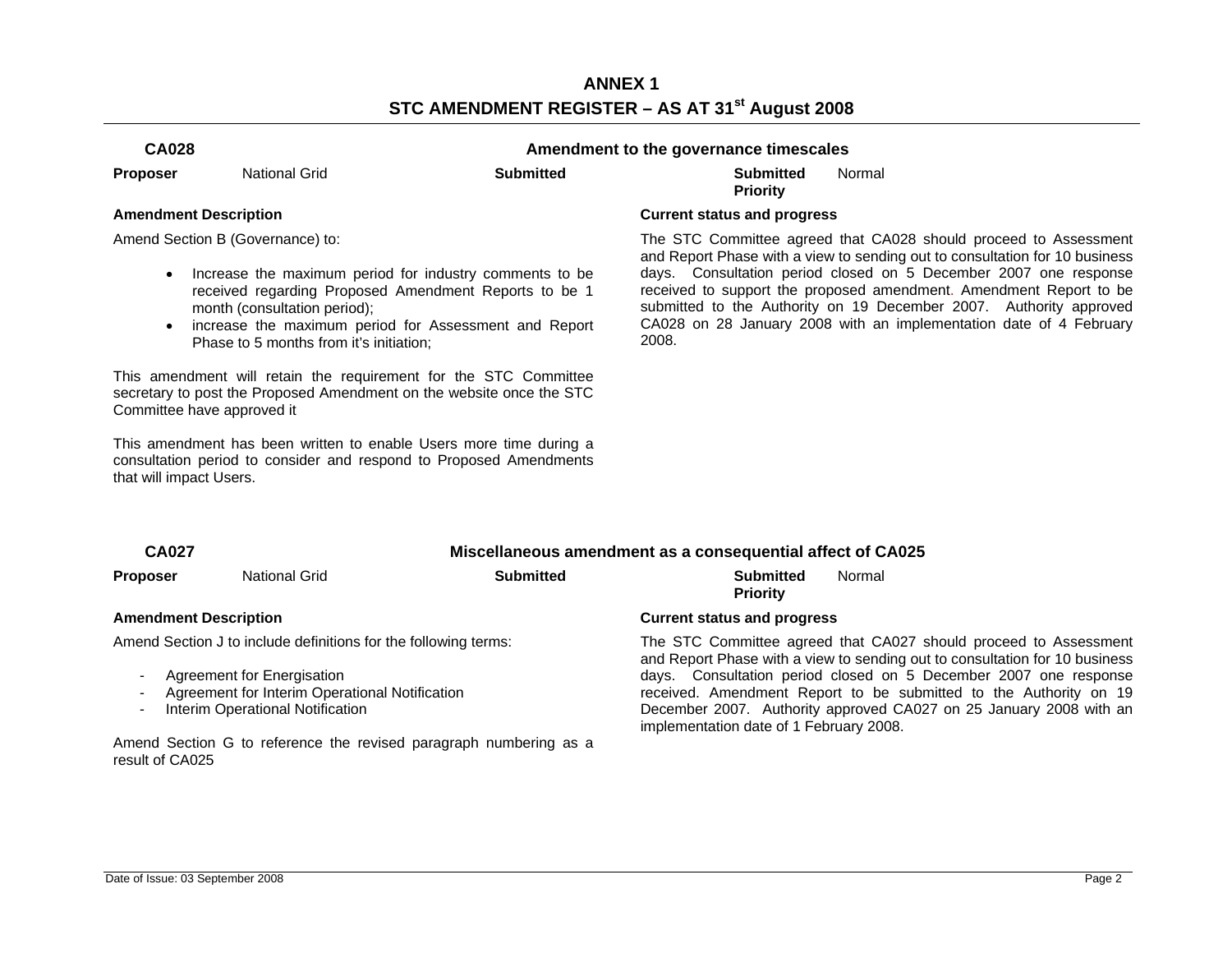All documents referred to in the Amendment Register are available on the National Grid CUSC website.

# **CAP167 Definition of a threshold(s) associated with the request for a Statement of Works**

| <b>Proposer</b>                                             | National Grid                                   | <b>Submitted</b>                                                                                                                                                                                                                                                                                                                                                                                                                                                                                                              | 16/05/08 | <b>Submitted</b><br><b>Priority</b>                                                                                         | Normal                                                                                                                                                                                                                                                                                             |
|-------------------------------------------------------------|-------------------------------------------------|-------------------------------------------------------------------------------------------------------------------------------------------------------------------------------------------------------------------------------------------------------------------------------------------------------------------------------------------------------------------------------------------------------------------------------------------------------------------------------------------------------------------------------|----------|-----------------------------------------------------------------------------------------------------------------------------|----------------------------------------------------------------------------------------------------------------------------------------------------------------------------------------------------------------------------------------------------------------------------------------------------|
| <b>Amendment Description</b><br>the GB transmission system. | generation projects connecting to their system. | It is proposed to amend the CUSC to provide definitive clarification in the<br>assessment of whether a small embedded power station development<br>(or the aggregate effect of multiple projects) has a significant impact on<br>The proposal recommends that a CUSC working group is established to<br>undertake the required analysis and decide on an appropriate MW<br>threshold(s), which will provide transparent criteria of whether a DNO is<br>required to request a Statement of Works from National Grid for small |          | <b>Current status and progress</b><br>group was held on 26 <sup>th</sup> June.<br>provided by the implementation of CAP160. | CAP167 was presented to the May 2008 Panel meeting. The Panel<br>decided that CAP167 should proceed to Working Group. The first working<br>On 29 August 2008 the Panel and the Authority approved an extension of 1<br>month for the Working Group, in addition to the automatic 1 month extension |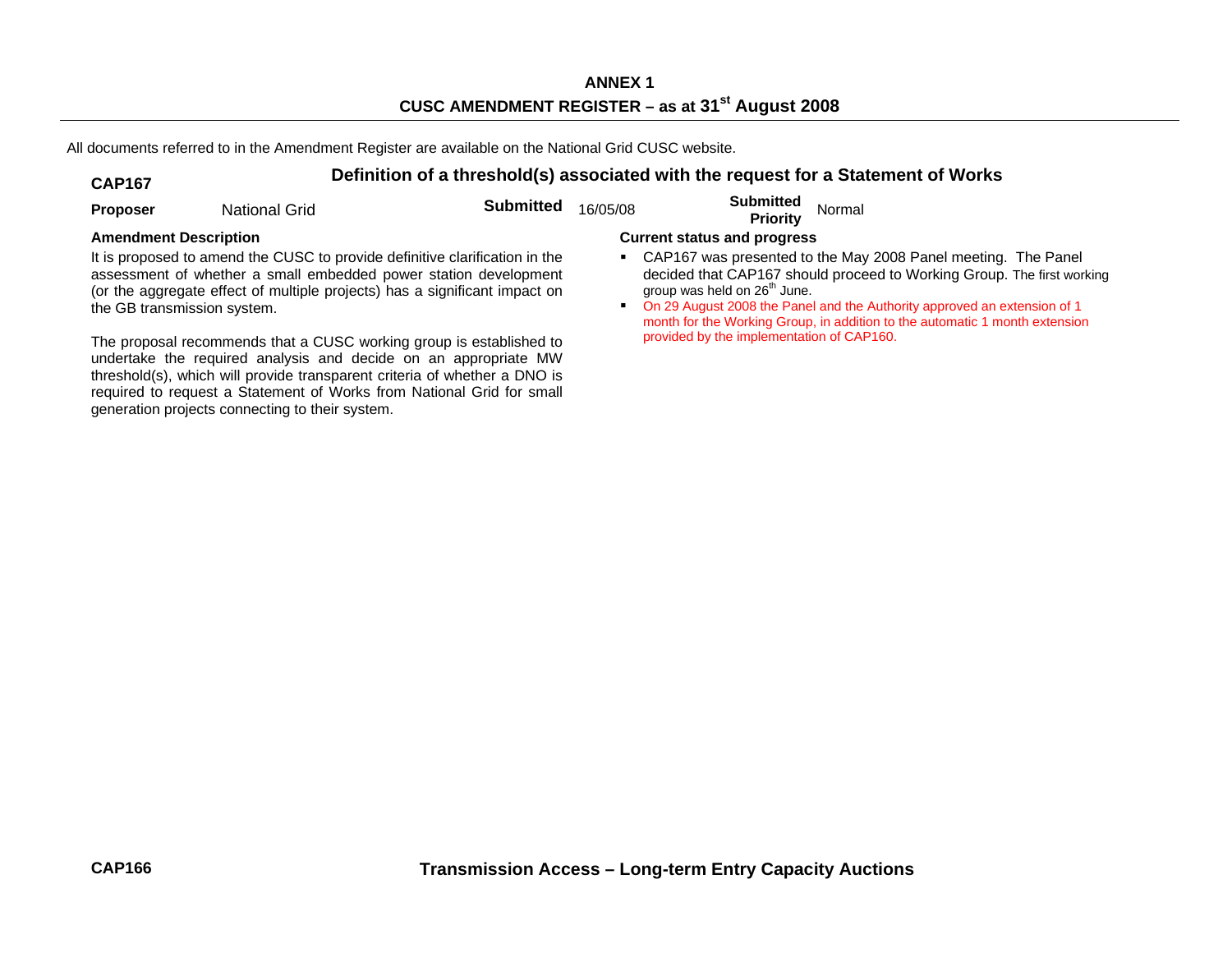| <b>Proposer</b> | <b>National Grid</b> | Submitted $25/04/08$ | <b>Submitted</b><br>Normal |
|-----------------|----------------------|----------------------|----------------------------|
|                 |                      |                      | <b>Priority</b>            |

It is proposed that all long-term entry access rights to the GB transmission system would be allocated by auction. Available access rights would be identified on a zonal basis, and released in annual (financial year) blocks. Auctions would be held annually, and capacity allocated on a pay as bid basis to the limit of the available ("baseline") zonal capability. Successful bookings would be underpinned by user commitment in the form of a liability to pay the accepted bids and a consequential requirement for financial security to be put in place. This will be developed during the assessment of the proposed amendment, in accordance with the Best Practice Guidelines for Gas and Electricity Network Operator Credit Cover.

Outside of a specified period, incremental capacity would be released by the System Operator where any unfulfilled bids in excess of the zonal reserve price were of a level sufficient to pass a regulatory test, which would be defined under a separate Incremental Entry Capacity Release (IECR) methodology.

The above arrangements would provide access to the wider transmission system. Separate arrangements would be put in place for infrastructure comprising generators' local connections to the wider system, such that potential new generators could first apply for a local connection, and then have their offer held open until the next auction for wider system capacity had concluded. It is envisaged that generators' bids for long-term entry access rights would be constrained to the sum of their prevailing contracted or offered local capacity limits in each zone. Separate arrangements for charging and security would apply for local infrastructure, and for the residual element of the entry Transmission Network Use of System (TNUoS) capacity charge, which it is proposed would be levied on a commoditised basis

#### **Amendment Description Current status and progress**

 CAP166 was presented to the April 2008 Panel meeting. The Panel decided that CAP166 should proceed to Working Group. Details of the Working Group can be found at

http://www.nationalgrid.com/uk/Electricity/Codes/systemcode/workingstandinggr oups/wg165-166/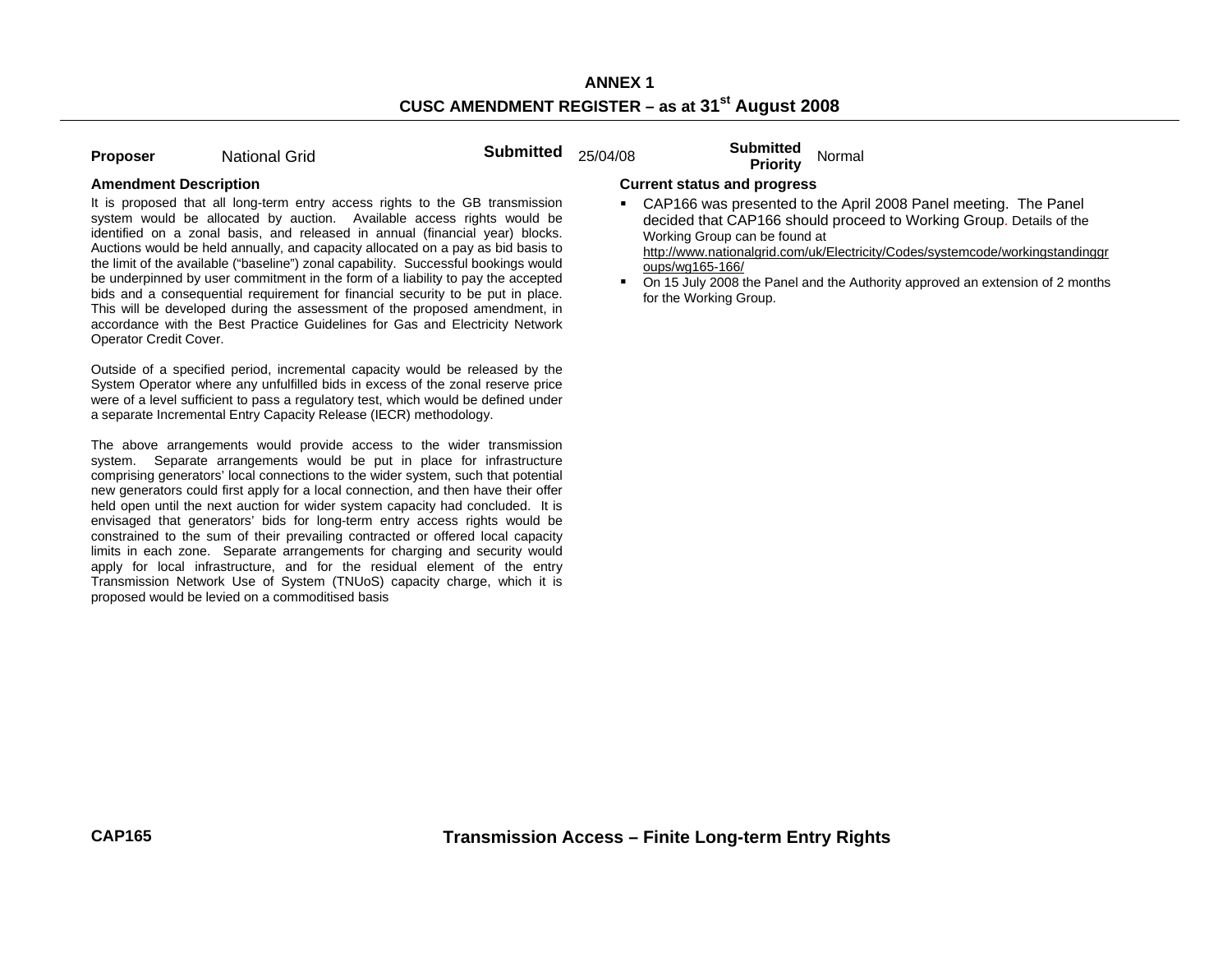| <b>Proposer</b> | <b>National Grid</b> | Submitted $25/04/08$ | <b>Submitted</b><br>Priority | Normal |
|-----------------|----------------------|----------------------|------------------------------|--------|
|                 |                      |                      |                              |        |

Introduction of temporally defined finite long-term entry access rights, and associated user commitment.

It is proposed that existing generators would nominate the number of (whole financial) years for which they require long-term entry access rights to the GB transmission system. This would be underpinned by user commitment in the form of a liability to pay associated charges and a requirement for financial security to be put in place. This will be developed during the assessment of the proposed amendment, in accordance with the Best Practice Guidelines for Gas and Electricity Network Operator Credit Cover. The commitment would be for any period requested by the user (i.e. there would be no rolling time limit), and rights could be extended by application at any time.

New generators (and any existing generators requesting an increased level of long-term entry access) would be required to book a defined number of years of entry access rights ("the trigger period"), and provide the associated user commitment (which would be approximately equivalent to 50% of the cost of providing the incremental capacity). This would replace the existing "final sums" regime.

The above requirements would apply to access to the wider transmission system. Separate arrangements would be put in place for infrastructure comprising generators' local connections to the wider system, including appropriate user commitment (which may be approximately equivalent to 100% of costs).

It should also be noted that the concurrent proposal to remove the residual element of the entry Transmission Network Use of System (TNUoS) capacity charge in the Use of System Charging Methodology means that the duration of the trigger period would need to be calculated on the basis of this revised charging regime (i.e. it would only be based on the wider locational element of the TNUoS charge). Consideration will additionally need to be given to the security arrangements to be put in place for the residual charge.

It is further proposed that long-term entry access rights be defined on a zonal basis, such that each User can share capacity between its power stations on a real time basis at a 1:1 exchange rate within defined zones

#### **Amendment Description Current status and progress**

 CAP165 was presented to the April 2008 Panel meeting. The Panel decided that CAP165 should proceed to Working Group. Details of the Working Group can be found at

http://www.nationalgrid.com/uk/Electricity/Codes/systemcode/workingstandinggr oups/wg165-166/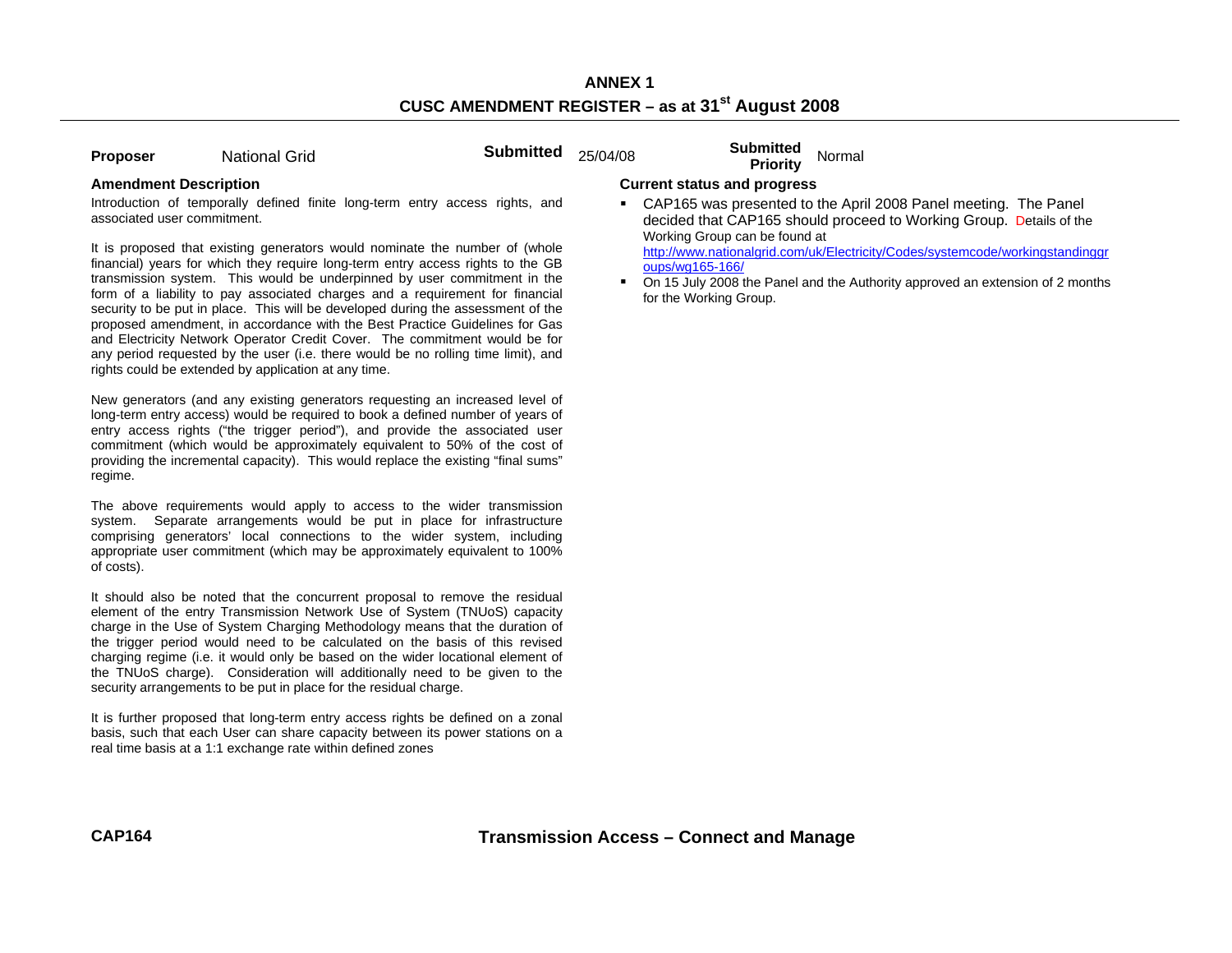| <b>Proposer</b> | <b>National Grid</b> | <b>Submitted</b><br>25/04/08 | <b>Submitted</b><br>Priority | Normal |
|-----------------|----------------------|------------------------------|------------------------------|--------|
|                 |                      |                              |                              |        |

It is proposed that Generators who wish to connect to the system should have a fixed date for receiving TEC. This date, the 'TEC effective date', will be the later of the completion of "local" transmission works or an agreed fixed lead time. The fixed lead time will be discussed and agreed in the amendment assessment stage and codified in the CUSC. Initial options are 3 years (aligns with planning restrictions in Scotland); or 4 years (more consistent with historic performance of providing reinforcements).

The TEC effective date will be subject to 'force majeure' provisions as currently defined in the CUSC.

Following the initial offer, the TEC effective date can only be changed through a modification application; and if both the Generator and the Company agree, and other CUSC parties are not unduly affected.

The request for a TEC effective date is optional, and is made at the time of application. All types of generation seeking TEC can request a TEC effective date.

The definition of 'local' works will be established through the assessment of this proposal i.e. how 'deep' and what the consequences of such a definition would be.

Although not part of the CUSC, it is proposed that TEC granted with a TEC effective date be charged on the same principle as existing TEC, which is longterm incremental investment based (including any changes to local charging arrangements consistent with the changing principles).

There is a symmetrical obligation associated with the guarantee of a TEC date. This requires the generator to pay TNUoS charges for a minimum period irrespective of readiness of the generator to physically connect, subject to force majeure. The minimum period, will be agreed in the assessment of the proposal, to ensure equitable risk between other users and the connectee. This is intended to encourage the generator to apply only when consents have been granted i.e. for the purposes of this, force majeure excludes planning.

The transition arrangements for existing contracts will be agreed in the amendment assessment stage.

#### **Amendment Description Current status and progress**

 CAP164 was presented to the April 2008 Panel meeting. The Panel decided that CAP164 should proceed to Working Group. Details of the Working Group can be found at

http://www.nationalgrid.com/uk/Electricity/Codes/systemcode/workingstandinggr oups/wg161-164/

 $\blacksquare$  On 15 July 2008 the Panel and the Authority approved an extension of 2 months for the Working Group.

**Transmission Access – Entry Capacity Sharing**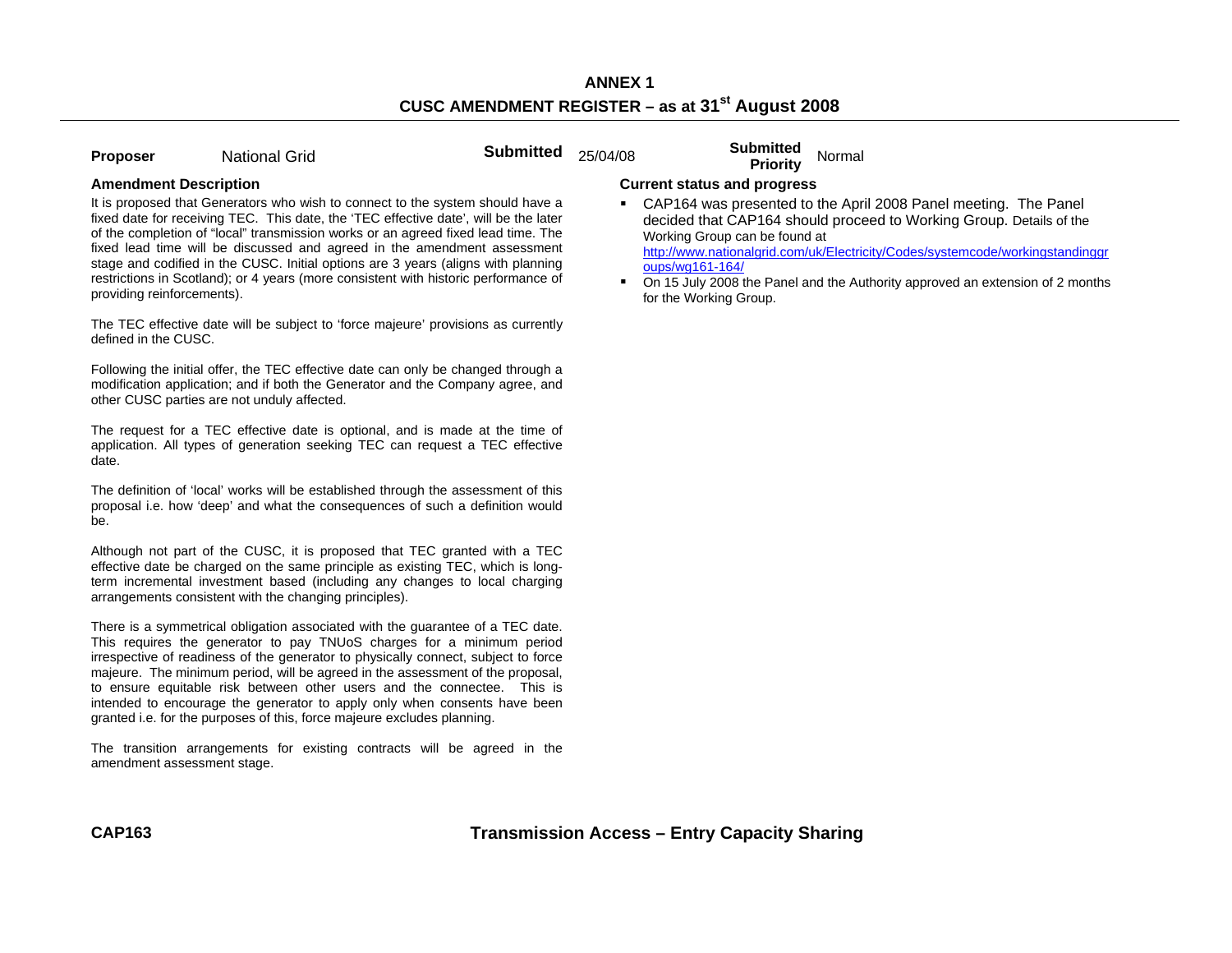| <b>Proposer</b> | <b>National Grid</b> |  |
|-----------------|----------------------|--|

**Proposer Submitted** 25/04/08 **Submitted** Normal **Priority** 

It is proposed to introduce a zonal access product, allowing Generators to connect without wider system access rights and facilitating intra zonal access sharing between Generators on a 1:1 basis.

A local only application will allow users to become connected and begin to operate before any 'wider' reinforcement works are completed. The proposer suggests that 'local' works will be those that would facilitate the efficient exchange of entry rights between users within a zone on a 1:1 basis and facilitates users to gaining access to the wider system rights through other products (redistributed long-term rights or additional short-term rights). The assessment will consider the exact definition of 'local' works and highlight the pros and cons of the preferred definition. The charging arrangements associated with local works, which do not form part of the CUSC, will allow for efficient charging of variations arising from a generation User's choice (design variations) and also ensure that users who share zonal rights, or use short-term rights to access the system, contribute proportionately to the additional in assets required.

Zonal access rights will establish transmission access rights on a zonal rather than nodal level. This will be achieved by monitoring / settling access on a zonal company level. Therefore zonal access rights will implicitly introduce intra zonal access sharing on a 1:1 basis for an individual user. Entry capacity sharing will also extend this concept of sharing to multiple users. It is envisaged that a new Zonal Definition Methodology would establish and govern the definition of the zones. These zones would be applicable across all zonal products and associated charges. Moving to a zonal rather than nodal access regime has the potential to create additional constraints; the analysis in the assessment phase will seek to quantify this.

The process for notifying National Grid of Entry Capacity sharing arrangements between users will be developed during the amendment assessment stage. There are a number of possible models, such as: codifying the sharing though a new CUSC form (ex ante); notifying explicit transfer of rights ex ante; or ex post notification of transferred access rights.

Transition arrangements from the current Transmission Entry Capacity, TEC, will be considered in the amendment assessment stage.

### **Amendment Description Current status and progress**

 CAP163 was presented to the April 2008 Panel meeting. The Panel decided that CAP163 should proceed to Working Group. Details of the Working Group can be found at

http://www.nationalgrid.com/uk/Electricity/Codes/systemcode/workingstandinggr oups/wg161-164/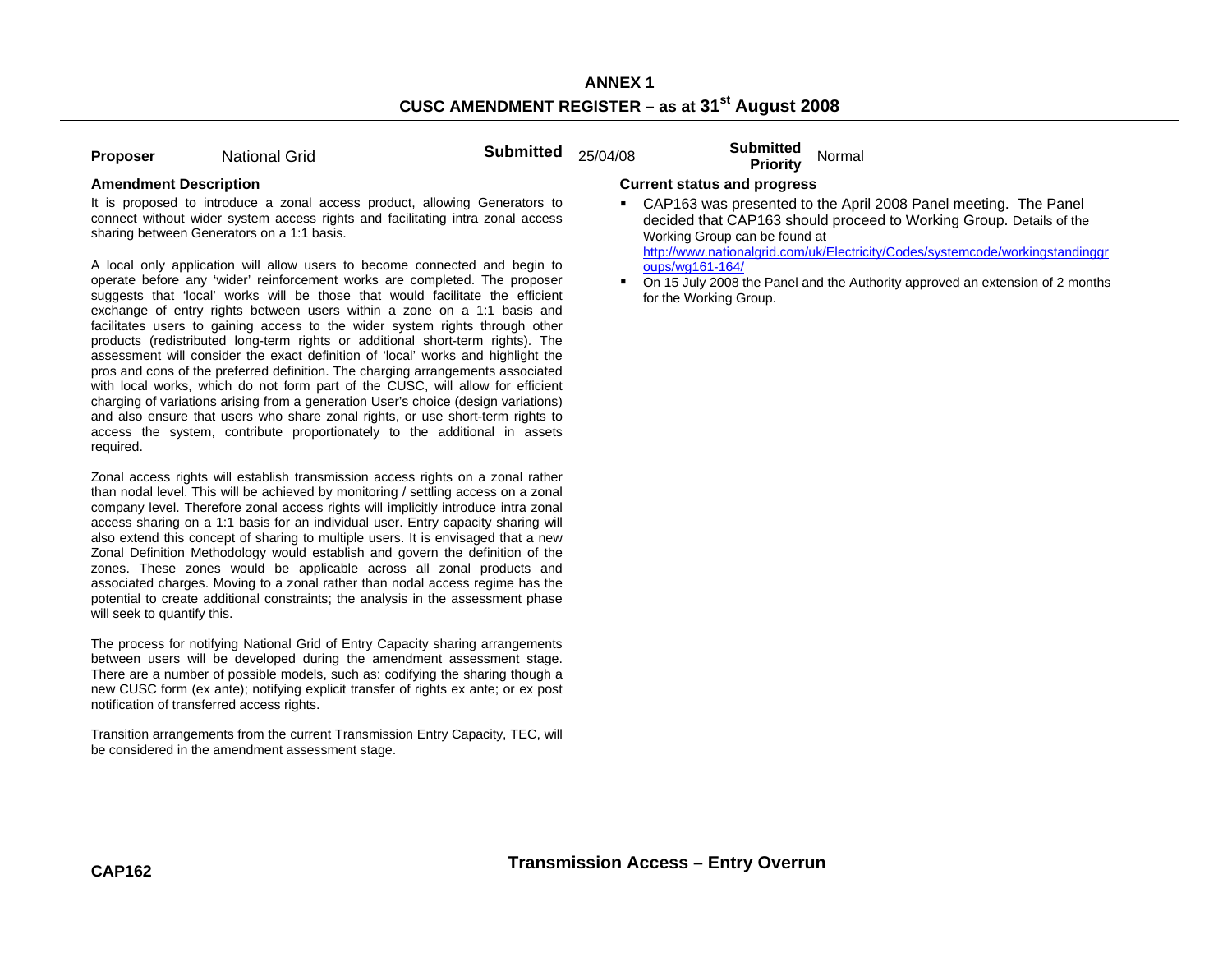| <b>National Grid</b><br>Proposer |
|----------------------------------|
|----------------------------------|

**Proposer Submitted** 25/04/08 **Submitted** Normal **Priority** Normal

Creation of a commercial mechanism for dealing with export above existing entry access capacity holdings.

This proposal would permit Generators to export in excess of their total entry access capacity holding (currently sum of TEC, LDTEC, STTEC). Export would be capped by "local" rather than "wider" system capability limits (e.g. CEC and any local transmission limits as detailed in the bilateral agreement), subject to continued Grid Code compliance. The additional volume of entry access used above existing entry access capacity holding would be 'Entry Overrun'.

For the purposes of this amendment, it is suggested that the charging arrangements (codified in the charging methodologies) for Entry Overrun would establish charges related to the cost imposed of accommodating Entry Overrun.

Appropriate credit will be required. The level required would be established in the assessment stage in accordance with the Best Practice Guidelines for Gas and Electricity Network Operator Credit Cover.

This amendment includes a revised process for 'local only' applications (connection without long-term entry rights for the wider system) and a change in the nature of long-term and short-term entry rights from nodal to zonal. The zones used would be consistent across all long-term and short-term products. The proposer suggests that in order to ensure equitable treatment of non locational asset costs that the residual charge should be commoditised.

### **Amendment Description Current status and progress**

 CAP162 was presented to the April 2008 Panel meeting. The Panel decided that CAP162 should proceed to Working Group. Details of the Working Group can be found at

http://www.nationalgrid.com/uk/Electricity/Codes/systemcode/workingstandinggr oups/wg161-164/

 $\blacksquare$  On 15 July 2008 the Panel and the Authority approved an extension of 2 months for the Working Group.

.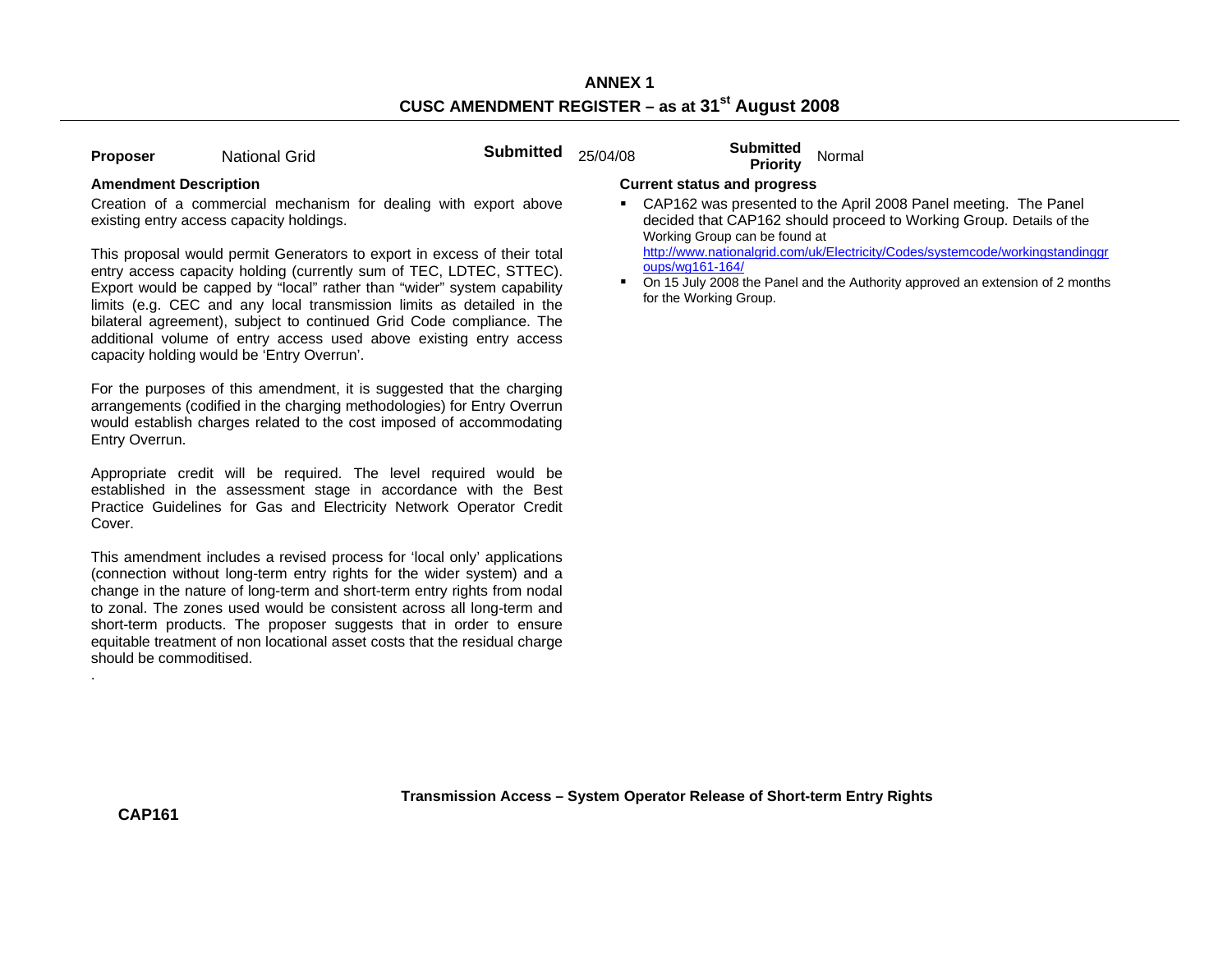**Proposer** National Grid **Submitted** 25/04/08 **Submitted Proposer** National Grid

It is proposed that National Grid would be permitted to release additional entry rights in operational timescales, the short term. These short-term entry rights would be released only when National Grid believes there is spare capacity, where spare capacity is defined in economic terms as capacity for which the ex ante reserve price exceeds the associated buyback risk.

National Grid would release short-term entry rights through auction(s) in operational timescales. The mechanics of the auction will be established in the assessment phase. The rights would be zonal with a duration optimised to best meet both User and System Operator requirements, to be agreed in the assessment. The additional entry rights may be offered through auctions in different timescales, e.g. x weeks ahead for a weekly right or year ahead for a quarterly right. Close to real time there may be a preliminary stage of the auction to ascertain interest and justify the analysis involved in producing the auction information and to allow auction zone volumes to be allocated more efficiently.

Full details of the proposal are available at http://www.nationalgrid.com/NR/rdonlyres/B0147FE5-DA07-4C15-AB77- 9DB979CF89A0/25149/CAP161SystemOperatorReleaseofShorttermEnt ryRights.pdf

#### **Amendment Description Current status and progress**

 CAP161 was presented to the April 2008 Panel meeting. The Panel decided that CAP161 should proceed to Working Group. Details of the Working Group can be found at http://www.nationalgrid.com/uk/Electricity/Codes/systemcode/workingstandinggr

oups/wg161-164/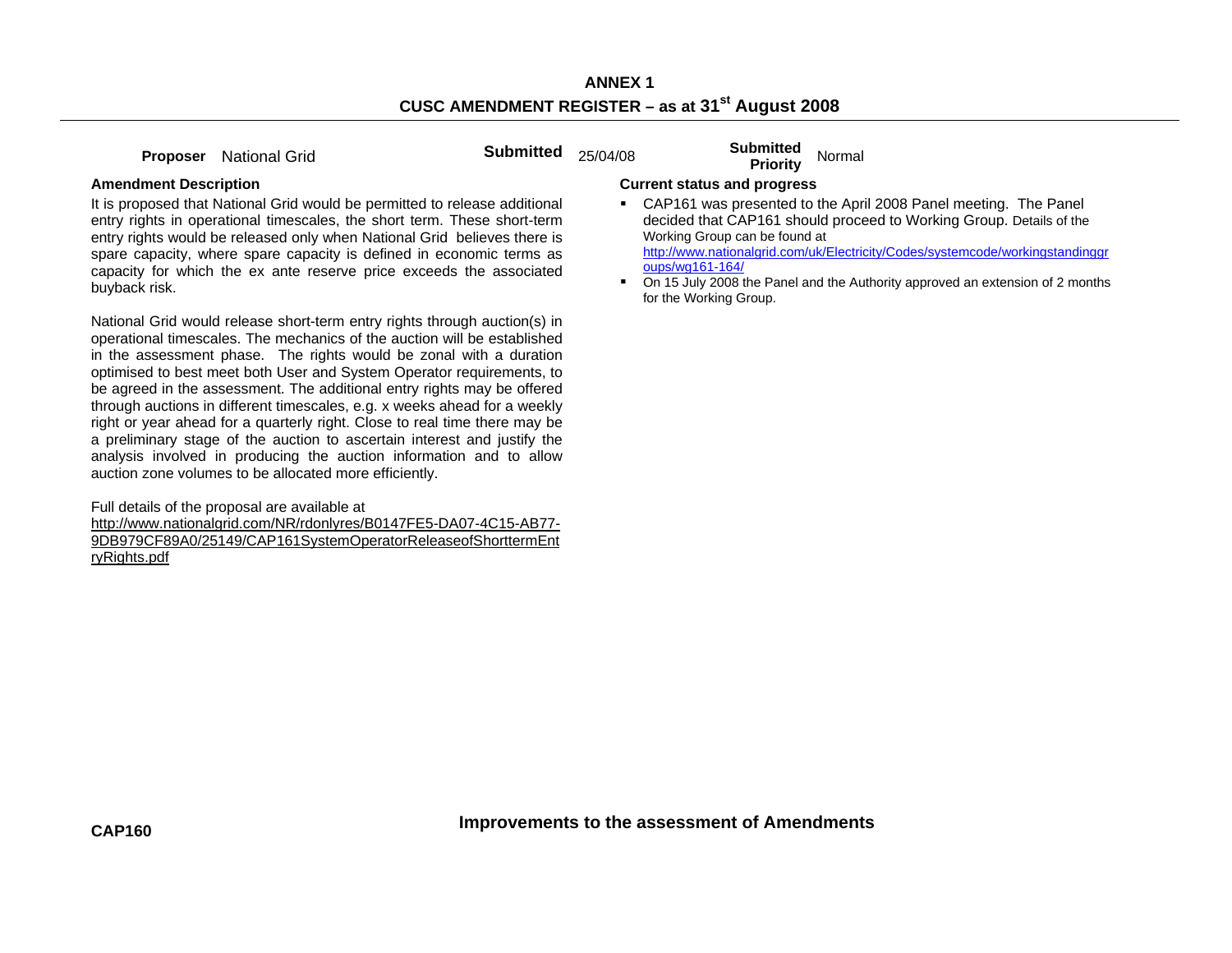| Amendment<br><b>Description</b>      | <b>National Grid</b>                                                                                                                                                                                                                                                                                                                                                                                                                                                                                                                                                                             | <b>Submitted</b> | 25/04/08 | <b>Submitted</b><br>Priority                                                                                                                                                                                                                                                                                                                    | Normal |
|--------------------------------------|--------------------------------------------------------------------------------------------------------------------------------------------------------------------------------------------------------------------------------------------------------------------------------------------------------------------------------------------------------------------------------------------------------------------------------------------------------------------------------------------------------------------------------------------------------------------------------------------------|------------------|----------|-------------------------------------------------------------------------------------------------------------------------------------------------------------------------------------------------------------------------------------------------------------------------------------------------------------------------------------------------|--------|
| the BSC. This process would involve: | It is proposed to re-order the governance process for Amendment Proposals to give a<br>more robust and extended Working Group process which would be broadly in line with<br>An extended working group phase of 4 months, which would include a<br>consultation on the proposed Amendment to gain industry views. We<br>anticipate that the precise time for consultation would be at the discretion of<br>the Working Group Chair but would anticipate that this consultation would<br>occur once the Working Group had 'worked up' the detail of the important<br>aspects of the modification; |                  |          | <b>Current status and progress</b><br>CAP160 was presented to the April 20<br>decided that CAP160 should proceed<br>was issued for Consultation on 29 <sup>th</sup> Ma<br>of 26 <sup>th</sup> June. The Panel voted on CAF<br>Amendment Report was submitted to<br>July 2008. The Authority approved CA<br>implementation date of 15 August 200 |        |

- 2. The results of the Working Group consultation, including consideration of any suggested alternative approaches to the defect would then be considered by the Working Group in its continuing work.
- 3. Once complete, Working Group would then submit a draft Amendment Report to the CUSC Amendments Panel for consideration.
- 4. The draft Amendment report would be discussed by the Panel. If the report is accepted by the Panel, the Panel discussion and views would be added to the draft report to form the Amendment Report.
- 5. Following the Amendment Report Consultation if new a issue arose the Panel could chose to return to the Working Group or instigate a Working Group for further work, subject to time constraints.
- 6. The Amendment report would be consulted on for a further period before returning to the Panel for final vote.
- 7. The CUSC Panel would then vote as per the existing process

Note for Amendment Proposals that do not go to Working Group , the Amendment Proposal would go straight to consultation with the inclusion of any Panel comments and discussion, and return to Panel at step 5 for discussion on the Consultation responses.

Under this process, the only stage of the proposed Amendment Process that would allow for alternatives to a CUSC Amendment Proposal is the Working Group stage. The aim of this is to ensure that any alternative options raised by the industry in consultation or by Working Group members can be fully considered by the experts on the Working Group.

This process would create a governance process similar to the BSC process and therefore create consistent code governance

to the April 2008 Panel meeting. The Panel hould proceed to Consultation for 4 weeks. CAP160 ation on 29<sup>th</sup> May, with a closing date for responses I voted on  $CAP160$  on  $18<sup>th</sup>$  July 2008. The as submitted to the Authority for consideration on 25<sup>th</sup> ty approved CAP160 on 14 August 2008 with an 15 August 2008.

.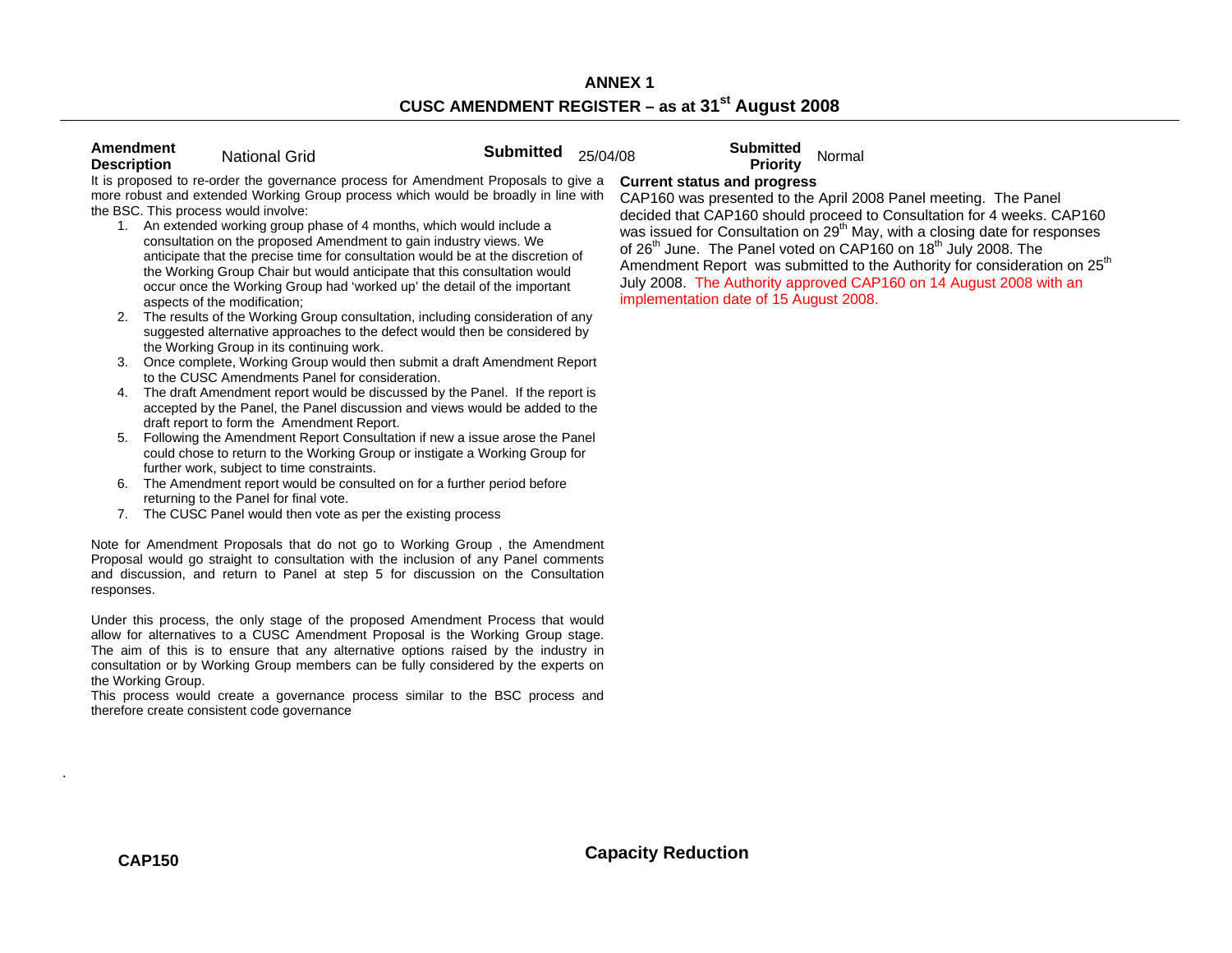**Proposer** National Grid **Submitted** 21/06/07 **Submitted Priority** Normal

 CAP150 was presented to the June 2007 Panel meeting. The Panel decided that CAP150 should proceed to Working Group for 3 months. The first Working Group meeting was held on  $18<sup>th</sup>$  July. A request for a month's extension was made at the September CUSC Panel, this was approved by the Authority. The Working Group Report was presented to the October Panel, it was approved with minor amendments. The Panel agreed for CAP150 to Proceed to Consultation for 4 weeks. CAP150 was issued for Consultation on  $29<sup>th</sup>$  November, with a closing date for responses of  $27<sup>th</sup>$  December. A Consultation Alternative was issued on  $30<sup>th</sup>$  January with a closing date of 13<sup>th</sup> February. The Panel voted on CAP150 on 29<sup>th</sup> February 2008. The Amendment Report was submitted to the Authority for consideration on  $28<sup>th</sup>$  March 2008. The Authority approved CAAA on  $1<sup>st</sup>$  May with an implementation date of  $16<sup>h</sup>$  May

#### **Amendment Description Current status and progress**

It is proposed to amend the CUSC to enable The Company to ascertain whether a User's power station project (Project) will be capable of utilising the transmission capacity provided for in its Bilateral Agreement by the Completion Date. If the User is unable to provide satisfactory evidence that this is the case then The Company would have the right to propose changes to the User's Bilateral Agreement and Construction Agreement to reduce the capacity to an appropriate level and revise the Construction Works as necessary to reflect this. In addition The Company has the ability to recover the cost from the User of any abortive works (or relevant User Commitment Charges) as a consequence of this reduction in capacity and for The Company's costs associated with processing such changes (as if the changes were requested by the User) on same basis as Modification application Fees.

## **CAP149 TEC Lite**

**Proposer** SSE Generation Limited **Submitted** 21/06/07 **Submitted Priority** Normal

It is proposed to amend the CUSC to formalise existing transmission access arrangements whereby some Users, through non-standard variations to their Bilateral Agreement, have restricted access to the GB Transmission System.

 The proposed amendment would establish a new enduring access product for existing and future Users with such restricted access rights. The proposed new product is to be termed the TEC-lite

### Amendment Description **Current status and progress Current status and progress**

2008.

 CAP149 was presented to the June 2007 Panel meeting. The Panel decided that CAP149 should proceed to Working Group for 3 months. The first Working Group meeting was held on  $25<sup>th</sup>$  July. The Working Group Report was presented to the September Panel, it was approved with minor amendments. The Panel agreed for CAP149 to Proceed to Consultation for 4 weeks. CAP149 was issued for Consultation on 19<sup>th</sup> October, with a closing date for responses of 16<sup>th</sup> November. A Consultation Alternative was issued on  $7<sup>th</sup>$  December with a closing date of 21<sup>st</sup> December. The Panel voted on CAP149 on 25<sup>th</sup> January 2008. At the February 2008 CUSC Panel, the Panel were requested to vote on the disparity between the proposed implementation dates and whether Scottish and Southern Energy's comments had been reflected accurately. The Amendment Report was submitted to the Authority for consideration on  $17<sup>th</sup>$  March 2008. The Authority approved CAP149 on  $23<sup>rd</sup>$  April with an implementation date of  $24<sup>th</sup>$  May 2008.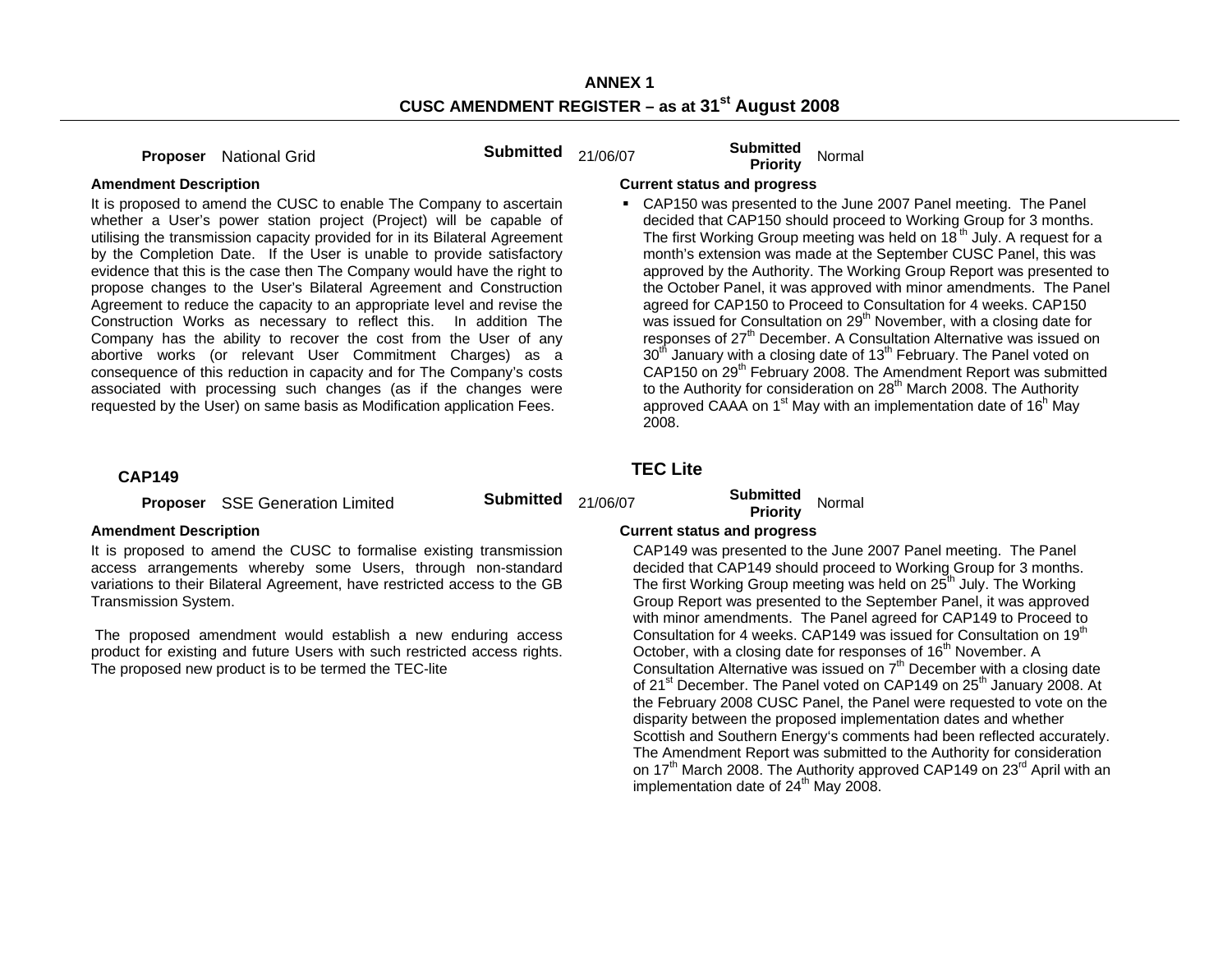**ANNEX 1 CUSC AMENDMENT REGISTER – as at 31st August 2008** 

### **CAP148 Deemed Access Rights to the GB Transmission System for Renewable Generators**

|                               | <b>Proposer</b> Wind Energy (Forse) Limited                                                                                                                                                                                                                                                                                                                                                                             | <b>Submitted</b> | 19/04/07 | <b>Submitted</b><br>Normal<br><b>Priority</b>                                                                                                                                                                                                                                                                                                                                                                                                                                                                                                      |  |
|-------------------------------|-------------------------------------------------------------------------------------------------------------------------------------------------------------------------------------------------------------------------------------------------------------------------------------------------------------------------------------------------------------------------------------------------------------------------|------------------|----------|----------------------------------------------------------------------------------------------------------------------------------------------------------------------------------------------------------------------------------------------------------------------------------------------------------------------------------------------------------------------------------------------------------------------------------------------------------------------------------------------------------------------------------------------------|--|
| <b>Amendment Description</b>  |                                                                                                                                                                                                                                                                                                                                                                                                                         |                  |          | <b>Current status and progress</b>                                                                                                                                                                                                                                                                                                                                                                                                                                                                                                                 |  |
| Directive 2001/77, Article 7. | This Amendment Proposal will prioritise the use of the GB Transmission<br>System by renewable generators, in accordance with the Renewables                                                                                                                                                                                                                                                                             |                  |          | CAP148 was presented to the April 2007 Panel meeting. The Panel<br>decided that CAP148 should proceed to Working Group for 3 months.<br>The first meeting was held on 21 <sup>st</sup> May. At the June CUSC Panel an<br>extension for a further month was granted. The Report was presented at                                                                                                                                                                                                                                                    |  |
|                               | Renewable generators will be given firm access to the GB Transmission<br>System up to their CEC limit by a fixed date and be compensated to the<br>extent they are constrained from exercising such right by the payment of<br>a new category of Interruption Payment. This will be irrespective of<br>whether or not any associated deep reinforcement works have been<br>constructed and/or commissioned by such date |                  |          | the August Panel, a request was made for further information to be<br>added, which will be e-mailed to the CUSC Panel for approval of the<br>Working Group Report. The Working Group Report was accepted by the<br>CUSC Panel, and CAP148 was issued for Consultation on 28 <sup>th</sup><br>September, with a closing date for responses of 26 <sup>th</sup> October. The Panel<br>voted on CAP148 on 30 <sup>th</sup> November 2007. The Amendment Report was<br>submitted to the Authority for consideration on 14 <sup>th</sup> December 2007. |  |
| <b>CAP144</b>                 |                                                                                                                                                                                                                                                                                                                                                                                                                         |                  |          | <b>Emergency Instruction to emergency deenergise</b>                                                                                                                                                                                                                                                                                                                                                                                                                                                                                               |  |
| <b>Proposer</b>               | National Grid                                                                                                                                                                                                                                                                                                                                                                                                           | <b>Submitted</b> | 18/01/07 | <b>Submitted</b><br>Normal<br><b>Priority</b>                                                                                                                                                                                                                                                                                                                                                                                                                                                                                                      |  |

It is proposed to extend the provisions introduced by CAP048 (Firm Access and Temporary Physical Disconnection) to include the specific circumstances when a Generator is exporting but is required to deenergise / disconnect from the Transmission System in an emergency via an Emergency Instruction (EI) issued by National Grid in Balancing Mechanism timescales in accordance with the Grid Code.

#### **Amendment Description Current status and progress**

 CAP144 was presented to the January 2007 Panel meeting. The Panel decided that CAP144 should proceed to Working Group for 3 months. The first meeting was held on 14 February 2007. The Working Group Report will be presented to the April 2007 CUSC Panel. The Working Group Report was presented to the CUSC Panel on 27<sup>th</sup> April 2007, it was agreed to proceed to Consultation for 5 weeks to allow for Bank Holidays. The Consultation was issued on 18<sup>th</sup> May with a closing date of 22nd June. A Consultation Alternative was issued on 3<sup>rd</sup> July with a closing date of 17<sup>th</sup> July. The Panel voted on CAP144 on 31<sup>st'</sup> August 2007. The Amendment Report was submitted to the Authority for consideration on 17<sup>th</sup> September 2007. The Authority approved WGAA which was implemented on  $27<sup>th</sup>$  June.